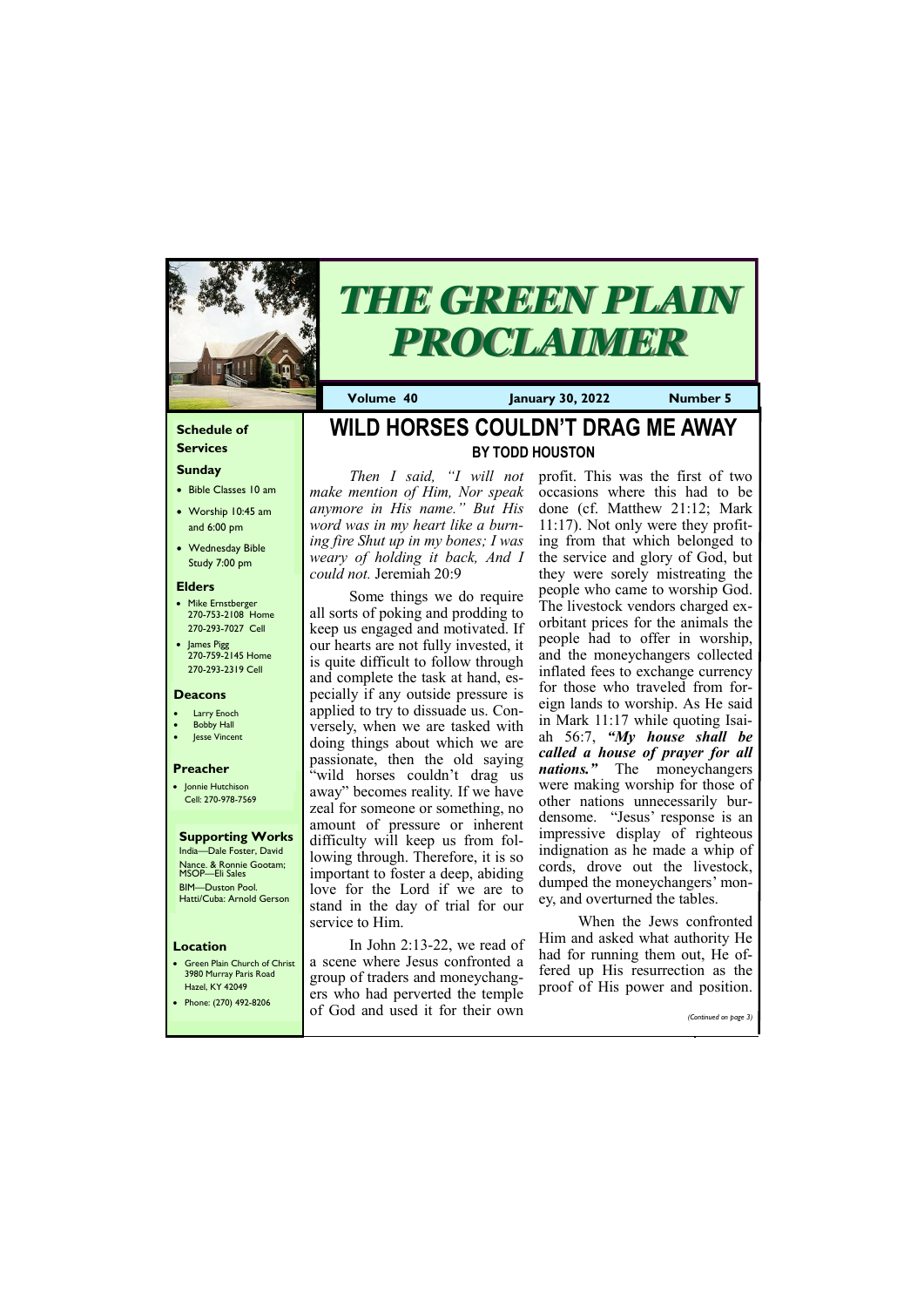## NEWS AND NOTES

*REMEMBER IN PRAYER: Green Plain members*: Peggy Jarvis, Joanne Barnes, Maxine Pool, Jim Fielder, Larry Enoch, Mary and Jim Lowrie, Margorie and Hayes Grady, Jesse and Mary Vincent, and Vickie Canter.

*Family and Friends:* Teresa Tacker, Bryan White, Kenneth Mizell, Dale Pentecost, Brett Wyatt, Roger Rhoades, Joel White, Nat and Rita Evans and Larry and Rose Wyatt.

- Some may be wondering about our Spring **School of Biblical Studies** and our **Spring Gospel Meeting**. Both of these events have been **cancelled** due to the increase in Covid cases in our area. Let's pray that we will be able to have these events in the fall.
- **PANTRY ITEMS January 2022: 2—Peaches; 9—Peanut Butter; 16—Carrots; 23— Peas; 30— Canned Potatoes.** Please bring any additional items you wish for the "blessing box" which is located next to the breezeway on the north side of the building.
- **January 2022 Anniversaries: None. Birthdays:** 14—Shane Smith;18—Karen (Hall) Elkins; 26—Marjorie Grady; Please let us know if we have left anyone out.
- *ENROLL IN A FREE BIBLE CORRECSPONDENCE COURSE. Send your name and complete mailing address and phone number to Green Plain church of Christ 3980 Murray Paris RD Hazel, KY 42049 or email your request to greenplaincoc@gmail.com. You may also enroll on our website.: greenplainchurchofchrist.org*
- **Watch** *A BIBLE ANSWER* **each Sunday at 8:00 am locally on the CW WQWQ TV in Paducah, KY.**
- *"The road to hell is paved with good intentions." But be doers of the Word and not hearers only, deceiving yourselves" (James 1:22).*

#### **Page 2**

## **THOSE TO SERVE JANUARY 2021**

**Announcements: Mike Ernstberger Preside at Lord's Table AM: Larry & Junior Preside at Lord's Table PM: 2—Larry; 9—Bobby; 16—Larry; 23—Bobby; 30—Larry Opening Prayer AM**

**2—Jonnie; 9—Chad; 16—James; 23—Jim; 30—Mike**

**Closing Prayer PM**

**2—Jesse; 9—David; 16—Roy; 23—Bobby; 30—Perry Song Leaders: AM Perry-; PM Mike-; WED Chad**

**Count Contribution: Larry & James**

*LESSONS TODAY* **Bible Study-10 AM** *The Book of Acts*

# **Worship**

**10:45 am***— "What Happened on Pentecost?"*



**6 pm—***"Book of Mormon—1, A Review"*

**Wednesday Bible Class**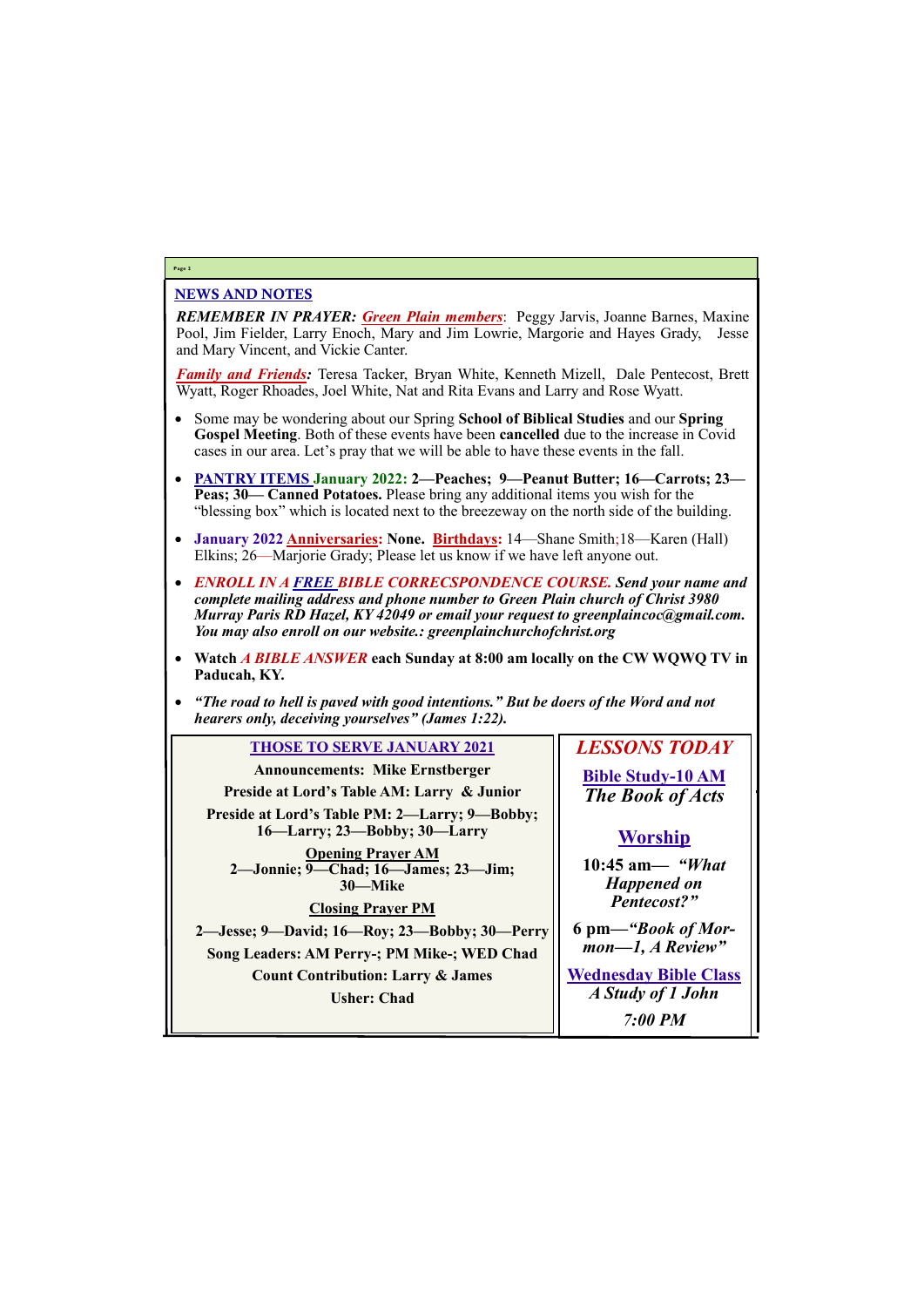**Page 3**

Interestingly, the very statement He made about destroying and raising the temple of His own body was twisted at His trial to claim He threatened to destroy the temple (Matthew 26:59-61). No doubt He knew this action would set the leaders who profited from these practices on a path to try and destroy Him, but as John pointed out in John 2:17, zeal had consumed Him. As the King James renders it, zeal for God's house had eaten Him up. Wild horses couldn't drag Him away.

This is not to say we have a right to go throwing people's tables over and driving them out of their misguided religious efforts. The reason for that is we do not possess Jesus' ability to judge the hearts of men (cf. John 2:25). This passage does not give cover for us to abandon tact in defending the truth (cf. Ephesians 4:15; Colossians 4:5-6; 1 Peter 3:15). Nevertheless, Jesus died to purify a people "zealous for good works" (Titus 2:14), so we who understand the tremendous gift of God and the task He has given us (Matthew 28:18-20) must develop an intense zeal that says of our God-given work, "wild horses couldn't drag me away."

—[Wild Horses Couldn't Drag Me Away](http://elizabethtoncoc.org/bulletin-articles/wild-horses-couldnt-drag-me-away) — Eliza[bethton Church of Christ \(elizabethtoncoc.org\)](http://elizabethtoncoc.org/bulletin-articles/wild-horses-couldnt-drag-me-away)

*(Continued from page 1)*

# **OVERCOMING WORLDLINESS** *By Jonnie Hutchison*

As Christians, we are no doubt impacted by worldliness to a much greater degree than we might think. The media has played an indisputable role in spreading filth of all kinds. A majority of television programming includes sexual innuendoes if not outright depictions of sexual activity. The majority of movies available for viewing are rated "R" and include foul language, nudity and a host of worldly material. Both on T.V. and in the movies, marriage is devalued and sex before marriage is glorified. Homosexuality is touted as "an alternate lifestyle" and is now more widely accepted than ever. Pornography is readily available on the internet and many have become addicted to viewing it. Marriages have been destroyed and some have lost their jobs because of this addiction. Violence is ever increasing in our world—murders (including abortions), war, terrorist acts, gang violence, robberies, and break-ins are the headlines we hear and read each and every day. We live in a time when worldliness has become the norm in the lives of the majority and spirituality has taken a back seat—and is being pushed further and further back. How do we, as Christians, survive this ever increasing onslaught of worldliness? How do we maintain our faithfulness to God?

In the days of Noah the condition of the mankind is described in these words: *"Then the Lord saw that the wickedness of man was great in the earth, and that every intent of the thoughts of his heart was only evil continually"* (Genesis 6:5). *"The earth also was corrupt before God, and the earth was filled with vio-* *lence. So God looked upon the earth, and indeed it was corrupt; for all flesh had corrupted their way on the earth"* (Genesis 6:11-12). This is the atmosphere in which Noah and his family lived, and yet, the Bible says that *"Noah was a just man, perfect in his generations. Noah walked with God"* (Genesis 6:9). How did Noah maintain his relationship with God in a world where evil permeated every aspect of the society in which he lived? The answer is found in Noah's response to God's instructions to build an ark in which he and his family would be saved from the destruction of an universal flood.

How Noah was able to overcome worldliness can be summed up in one word—FAITH! *"By faith Noah, being warned of God of things not seen as yet, moved with fear, prepared an ark to the saving of his house; by the which he condemned the world, and became the heir of the righteousness which is by faith*<sup>"</sup> (Hebrews 11:7). One who truly believes that God exists and that the Bible is the revelation of His will to man has the necessary tools to live faithful to God even if every other person around him/her chooses to live a corrupt life. Worldliness is our enemy! Faith is the weapon to defeat this enemy!

Noah exercised his faith in God by submitting in obedience to what God commanded him. *"Thus Noah did; according to all that God commanded him, so he did"* (Genesis 6:22). If you have the strength of faith to

obey God, you have the power to overcome all worldliness, and live a holy life in an evil world!